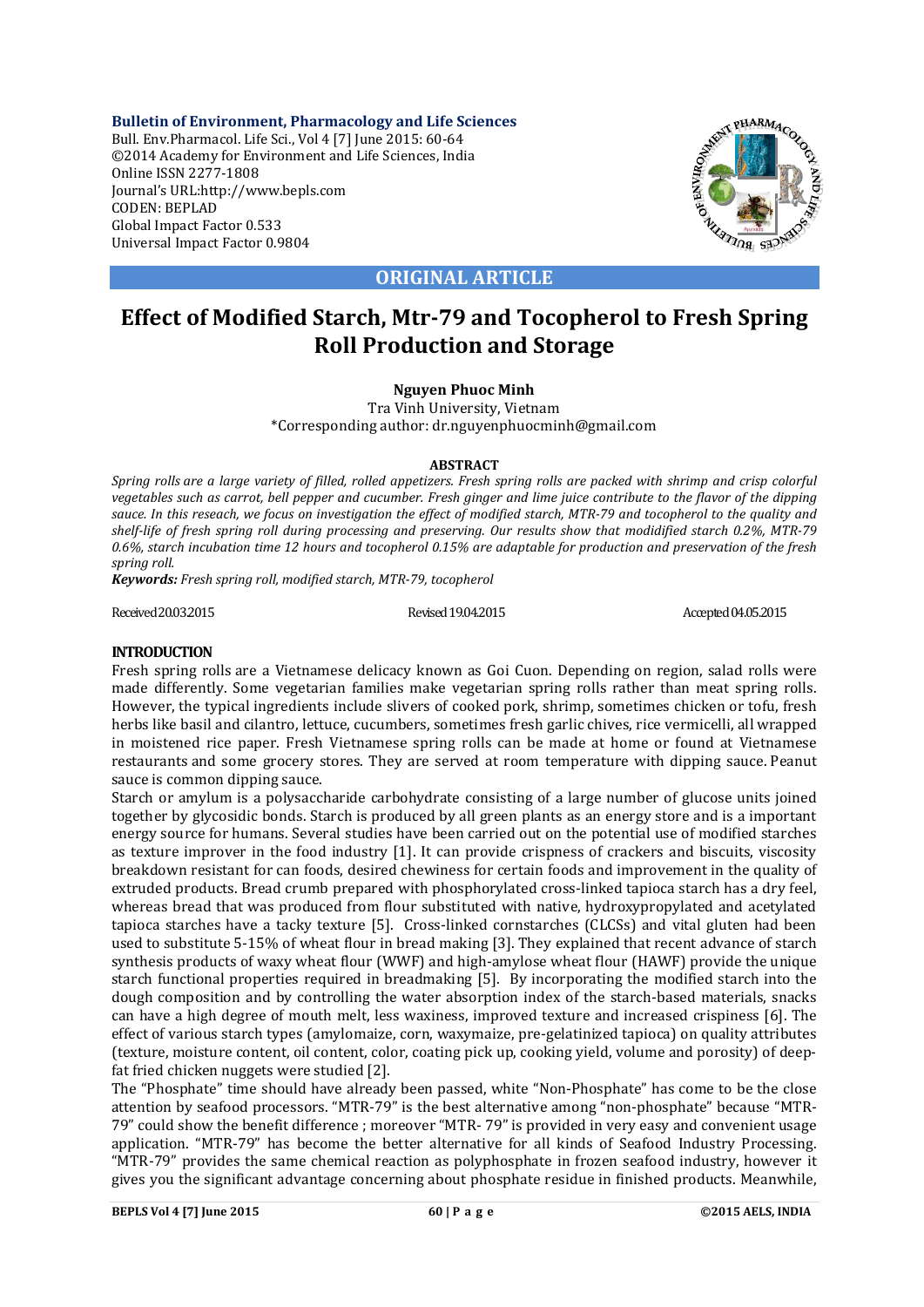#### **Nguyen Phuoc Minh**

after repeated and thorough trials, the results proved that "MTR-79" is far more efficiency than Phosphate compound by Improving taste, Preserving appearance, Preserving color/texture and the most important benefit is increasing more yield.

Vitamin E is the collective term for a family of chemical substances that are structurally related to alphatocopherol. Lipid oxidation is one of the major problems affecting the shelf life of fatty foods. Tocopherols are sometimes used as a food preservative to prevent oils from going rancid, and in liquid castile soap made from coconut, olive, jojoba or hemp oil. Commercial products are typically loaded with tocopherol to allow them to remain fresh during the long span between the time of manufacture and the time the customer finishes using it. Tocopherol extends the longevity of the products and help keep them free from bacteria.

The main purpose of this research is to investigate the effect of modified starch, MTR-79 and tocopherol to the quality and shelf-life of fresh spring roll during processing and preserving.

## **MATERIAL & METHOD**

## **Material**

Shrimp, carrot, bell pepper and cucumber are purchased in local market in fresh and clean appearance. Modified starch, MTR-79 and tocopherol are supplied from Van Dai Phat Co. Ltd, HCMC, Vietnam.

## **Research method**

In this research, we examine the effect of modified starch and MTR-79 to the elasticity, stickness of the fresh spring roll; effect of the starch incubation time to effectiness, flavor and aroma of the product; and effect of tocopherol to product shelf-life.

**Experiment #1:** Effect of modified starch, and MTR-79 to the elasticity, stickness and softness of the fresh spring roll. This experiment is randomly designed with 2 factors and 3 replications. Factor A: modified starch, A1 (0%), A2 (0.1%), A3 (0.2%), A4 (0.3%). Factor B: MTR-79, B1 (0%), B2 (0.2%), B3 (0.4%), B4  $(0.6\%)$ .

**Experiment #2:** Effect of the starch incubation time to effectiness, flavor and aroma of the product. This experiment is randomly designed with 1 factor and 3 replications. Factor C: starch incubation time, C1 (6 hours), C2 (8 hours), C3 (10 hours), C4 (12 hours), C5 (14 hours).

**Experiment #3:** Effect of tocopherol to product shelf-life. This experiment is randomly designed with 1 factor and 3 replications. Factor D: tocopherol concentration, D1 (0.05%), D2 (0.075%), D3 (0.1%), D4  $(0.15\%)$ .

## **Testing**

Elasticity and stickness of fresh spring rolls are checked by Rheo-tex equipment. Aroma and flavour are evaluated by numbering. Economic effectiveness is counted by quantity. Shelf-life is monitored by day. **Statistical analysis**

All data are processeed by ANOVA, Statgraphics.

## **RESULT AND DISCUSSION**

**Effect of modified starch, and MTR-79 to the elasticity, stickness and softness of the fresh spring roll**

**Table 1. Effect of modified starch, and MTR-79 to the stickness of the fresh spring roll**

| Sample         | Root | Average score      |
|----------------|------|--------------------|
| $\mathbf{1}$   | A3B1 | 2.3 <sup>a</sup>   |
| 2              | A4B1 | 2.4 <sup>a</sup>   |
| 3              | A2B1 | 2.4a               |
| $\pmb{4}$      | A1B1 | 2.5 <sup>ab</sup>  |
| $\overline{5}$ | A4B2 | 3.0 <sub>bc</sub>  |
| 6              | A2B2 | 3.1 <sup>cd</sup>  |
| $\overline{7}$ | A1B2 | 3.1 <sup>cd</sup>  |
| $\, 8$         | A3B2 | $3.3$ cde          |
| 9              | A2B3 | $3.4$ cdef         |
| $10\,$         | A3B3 | $3.5$ cdef         |
| 11             | A1B3 | 3.6 <sup>def</sup> |
| 12             | A2B4 | 3.8 <sup>ef</sup>  |
| 13             | A4B3 | 3.9 <sup>f</sup>   |
| 14             | A1B4 | 3.9f               |
| 15             | A4B4 | 4.7g               |
| 16             | A3B4 | 4.8 <sup>g</sup>   |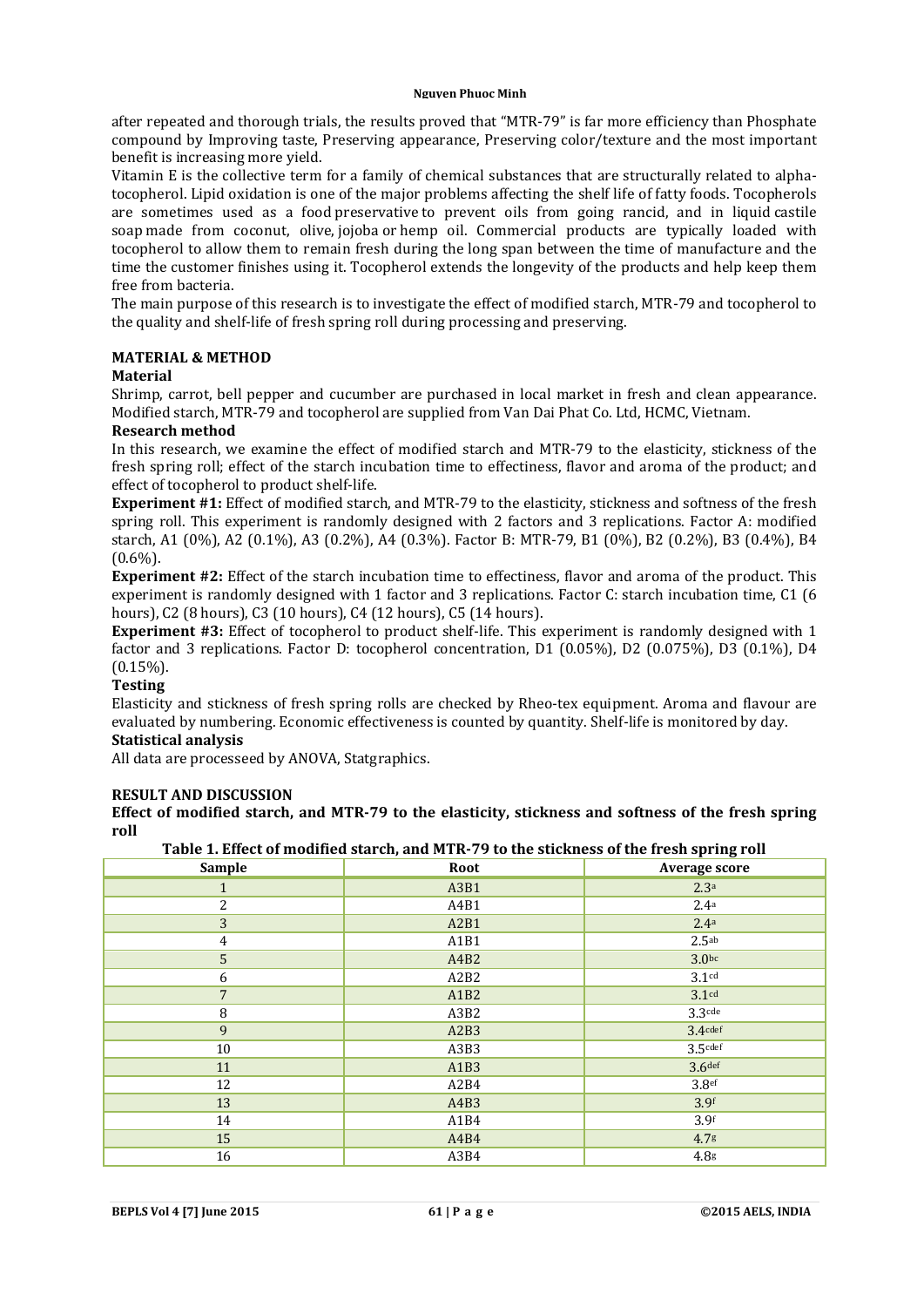



| <b>Sample</b> | Root | Average score (g force) |
|---------------|------|-------------------------|
|               | A4B4 | 442.9a                  |
| 2             | A4B3 | 444.5ª                  |
| 3             | A4B2 | 445.8a                  |
| 4             | A4B1 | 447.0a                  |
| 5             | A3B4 | 449.3ª                  |
| 6             | A3B3 | 534.0 <sup>b</sup>      |
| 7             | A3B1 | 610.0c                  |
| 8             | A3B2 | 610.8c                  |
| 9             | A2B4 | 830.4d                  |
| 10            | A2B3 | 836.9d                  |
| 11            | A2B2 | 843.9d                  |
| 12            | A2B1 | 859.0 <sup>d</sup>      |
| 13            | A1B1 | 1288.3 <sup>e</sup>     |



**Figure 2. Sensory score of fresh spring roll by elasticity**

| Table 3. Effect of modified starch, and MTR-79 to the elasticity of the fresh spring roll |  |  |
|-------------------------------------------------------------------------------------------|--|--|
|                                                                                           |  |  |

| Sample | Root | Average score        |
|--------|------|----------------------|
|        | A1B1 | 1.99a                |
| 2      | A1B2 | 2.01 <sub>ab</sub>   |
| 3      | A1B3 | 2.07ab               |
| 4      | A1B4 | 2.14 <sup>b</sup>    |
| 5      | A2B1 | 2.32c                |
| 6      | A2B2 | 2.58 <sup>d</sup>    |
| 7      | A3B1 | 3.16e                |
| 8      | A4B1 | 3.27e                |
| 9      | A3B2 | $3.55$ f             |
| 10     | A2B3 | $3.62$ <sup>fg</sup> |
| 11     | A3B3 | 3.69g                |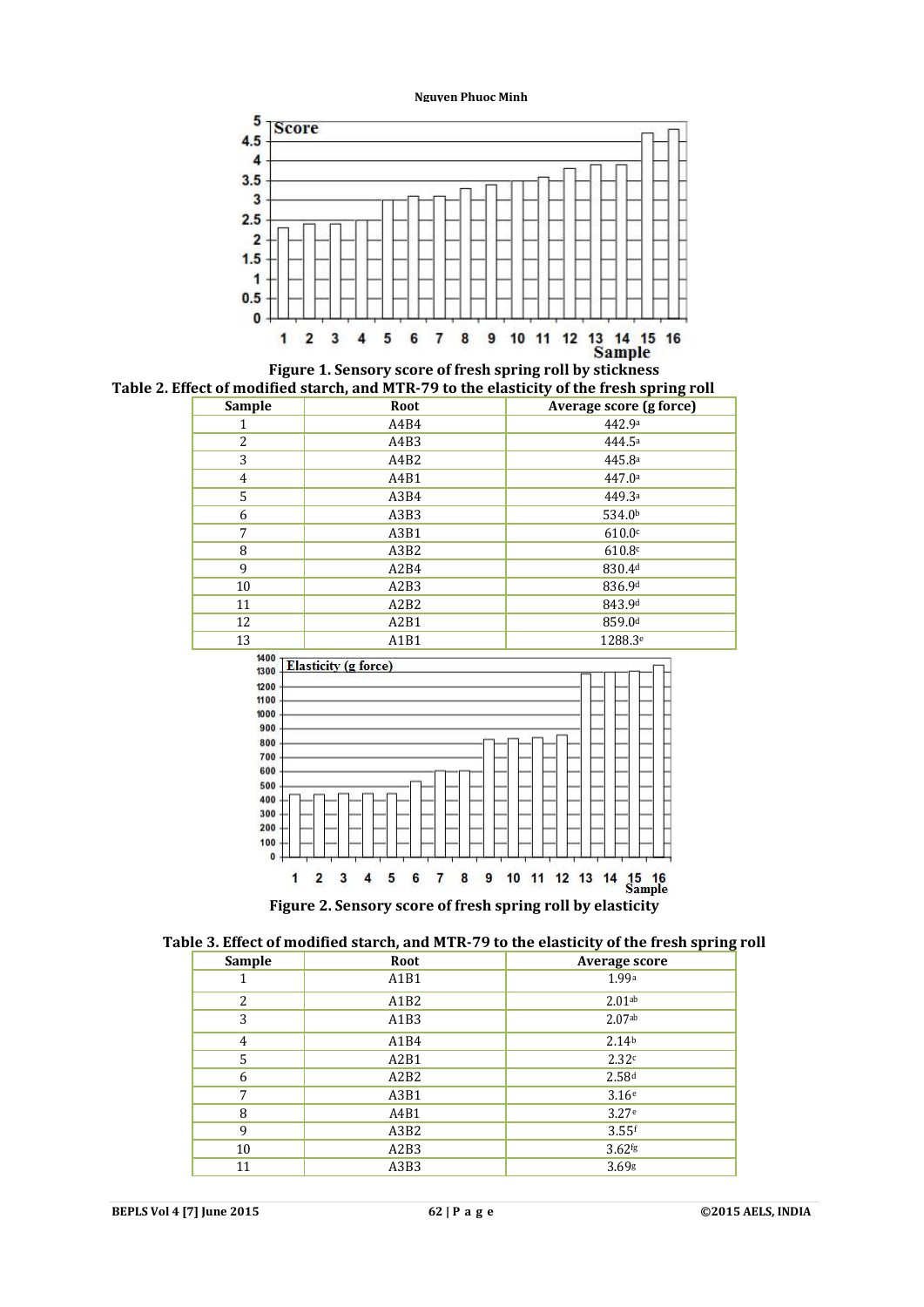#### **Nguyen Phuoc Minh**



**Figure 3. Sensory score of fresh spring roll by softness**

From above results, we choose A3B4 modified starch at 0.2% and MTR-79 at 0.6% for further research.

#### **Effect of the starch incubation time to economic effectiness, flavor and aroma of the fresh spring roll**

| xpic at microbidite builder incubation third to all onta of the H con opting for |                  |
|----------------------------------------------------------------------------------|------------------|
| <b>Starch incubation time (hours)</b>                                            | Average score    |
| 14                                                                               | 3.0 <sup>a</sup> |
| 06                                                                               | 4.2 <sup>b</sup> |
| 12                                                                               | 4.2 <sup>b</sup> |
| 08                                                                               | 4.3 <sup>b</sup> |
|                                                                                  | 4.4 <sup>b</sup> |

**Table 4. Effect of the starch incubation time to aroma of the fresh spring roll**

## **Table 5. . Effect of the starch incubation time to the economic effectiveness of the fresh spring roll Number of spring roll (pcs)**

| <b>Starch incubation time (hours)</b> | Average           |
|---------------------------------------|-------------------|
| 06                                    | 54.3a             |
| 08                                    | 55.8a             |
| 10                                    | 56.5a             |
| 12                                    | 64.2 <sup>b</sup> |
| 14                                    | 66.5b             |



**Figure 4. Number of fresh spring roll by starch incubation time**

From above results, we see that 4 hours of starch incubation time showing the highest quantity. So we choose this parameter for further application.

## **Effect of tocopherol concentration to the shelf-life of fresh spring roll Table 6. Effect of tocopherol concentration to the shelf-life of fresh spring roll**

| Shelf-life (day) |                   |  |
|------------------|-------------------|--|
| Tocopherol (%)   | Average           |  |
| 0.05             | 14.3 <sup>a</sup> |  |
| 0.75             | 21.7 <sup>b</sup> |  |
| 0.1              | 31.4c             |  |
| 0.15             | 40.0 <sup>d</sup> |  |